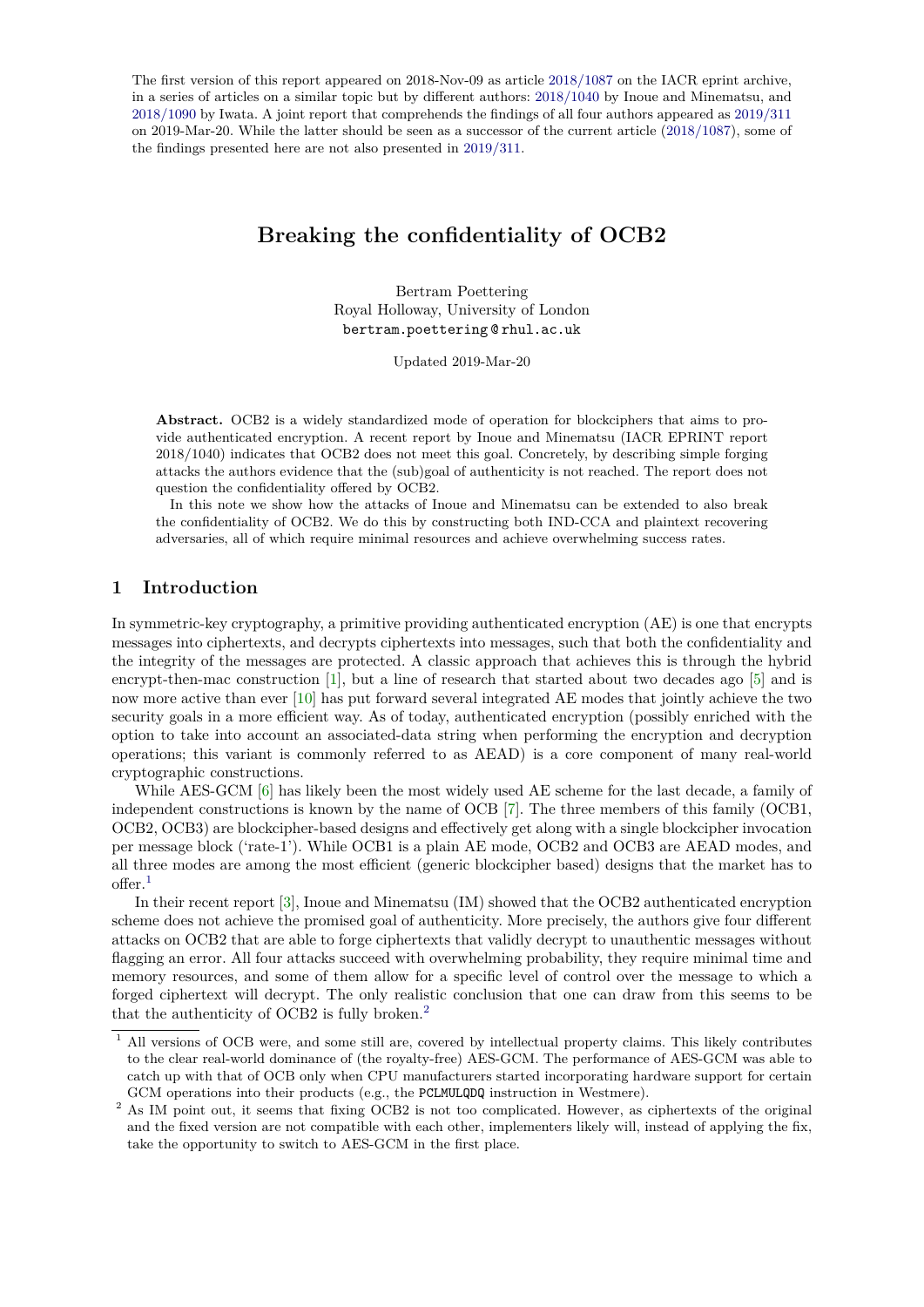CONTRIBUTION. In this light it seems natural to ask whether the IM attacks on *authenticity* also have implications for the *confidentiality* of OCB2. In the abstract of their report, IM indicate that their attacks "do not break the privacy of OCB2" [\[3\]](#page-9-5). In the current article we thus provide a fresh IMinspired assessment of the confidentiality of OCB2, and our main result is that the findings of IM indeed *can* be leveraged to yield effective message distinguishing attacks (in the IND-CCA sense) as well as powerful plaintext recovery attacks. We show this by giving concrete attacks that, just like those of IM, consume minimal resources and have an overwhelming success rate. As a by-product we further show that OCB2 is indeed universally forgeable. Our conclusion is that the confidentiality of OCB2 is as broken as its authenticity.

# **2 Preliminaries**

### **2.1 Notation**

SYMBOLS. If *A* is a set we write  $a \leftarrow s A$  for the operation of picking an element of *A* uniformly at random and assigning it to the variable *a*. If *B*, *B*<sup>*i*</sup> are sets we write  $B \stackrel{\cup}{\leftarrow} B'$  as shorthand for  $B \leftarrow B \cup B'$ . For fixed-length strings  $C_1, C_2 \in \{0, 1\}^n$  we write  $C \leftarrow C_1 \cup C_2$  for their concatenation to a single  $(2n$ -long) string *C*. Such a string *C* can again be split up into its components  $C_1, C_2$  with the  $\stackrel{n}{\leftarrow}$  operator. For example  $C \leftarrow C_1 + C_2 + C_3$  followed by  $C'_1 + C'_2 + C'_3 + C'_1$  wields  $C'_1 = C_1, C'_2 = C_2, C'_3 = C_3$ . As further detailed in Section [2.3,](#page-2-0) we write + for the xor operation. In program code we might use the if-then-else ternary operator  $\_$  ?  $\_$  :  $\_$  known from programming languages like C and Java: If *C* is a Boolean condition, the expression *C* ? *a* : *b* evaluates to *a* if *C* is true; otherwise, it evaluates to *b.*

Games. We define security notions via games played between a challenger and an adversary. Such games are formalized with pseudo-code. The execution of a game stops when it runs into a 'Stop' instruction. If the latter has an argument (e.g., 'Stop with  $x$ '), then the argument is considered the output of the game. For a game *G* we write  $Pr[G \Rightarrow 1]$  for the probability (over all random coins drawn by the game and the adversary) that the game terminates by running into a 'Stop with  $x'$  instruction with  $x = 1$ . We further use the instruction 'Require  $C$ ', where  $C$  is a Boolean condition, as a shortcut for 'If  $\neg C$ : Stop with 0'. (This is usually used to penalize the adversary for posing 'illegal queries'; note that all our security definitions are such that such a penalty does not increase the formal attack advantage.)

### **2.2 Nonce-based AEAD**

Syntax. We formalize a syntactical framework for authenticated encryption with associated data (AEAD). A corresponding scheme specifies a key space K, a nonce space  $\mathcal N$ , an associated-data space  $\mathcal{AD}$ , a message space  $M$ , a ciphertext space  $C$ , and the (deterministic) algorithms enc and dec. The encryption algorithm enc takes a key  $K \in \mathcal{K}$ , a nonce  $N \in \mathcal{N}$ , an associated-data string  $AD \in \mathcal{AD}$ , and a message *M* ∈ *M*, and outputs a ciphertext *C* ∈ *C*. The decryption algorithm dec takes a key  $K \in \mathcal{K}$ , a nonce  $N \in \mathcal{N}$ , an associated-data string  $AD \in \mathcal{AD}$ , and a ciphertext  $C \in \mathcal{C}$ , and outputs either a message *M* ∈ *M* or the special symbol  $\perp \notin \mathcal{M}$ . If dec outputs a message, i.e., an element of *M*, then we say it *accepts* (the ciphertext *C*); otherwise, if it outputs  $\perp$ , we say it *rejects*. For correctness we require that if keys, nonces, and associated data are provided consistently to enc and dec, then messages encrypted with enc are recovered by dec. Precisely, we require that for all  $K \in \mathcal{K}, N \in \mathcal{N}, AD \in \mathcal{AD}, M \in \mathcal{M}$  we have  $enc(K, N, AD, M) = C \Rightarrow dec(K, N, AD, C) = M$ .

Security. We consider two security notions for AEAD: one for authenticity and one for confidentiality. While articles that aim to establish the *security* of an AEAD candidate tend to do so using rather strong notions (e.g., in the IND\$ or SUF spirit), in this article we aim to analyze the *insecurity* of an AEAD scheme and thus deliberately focus on rather weak notions. This only strengthens our results: If a scheme does not meet a weak notion, in particular it also does not meet any stronger notion. Note that the security goals that we formalize below assume nonce-respecting adversaries (that use for each encryption query a fresh nonce).

Our authenticity notion is formalized using the INT game from Figure [1](#page-2-1) (left); the focus is on the integrity protection of associated-data strings and messages. (In contrast to [\[3\]](#page-9-5) our definition disregards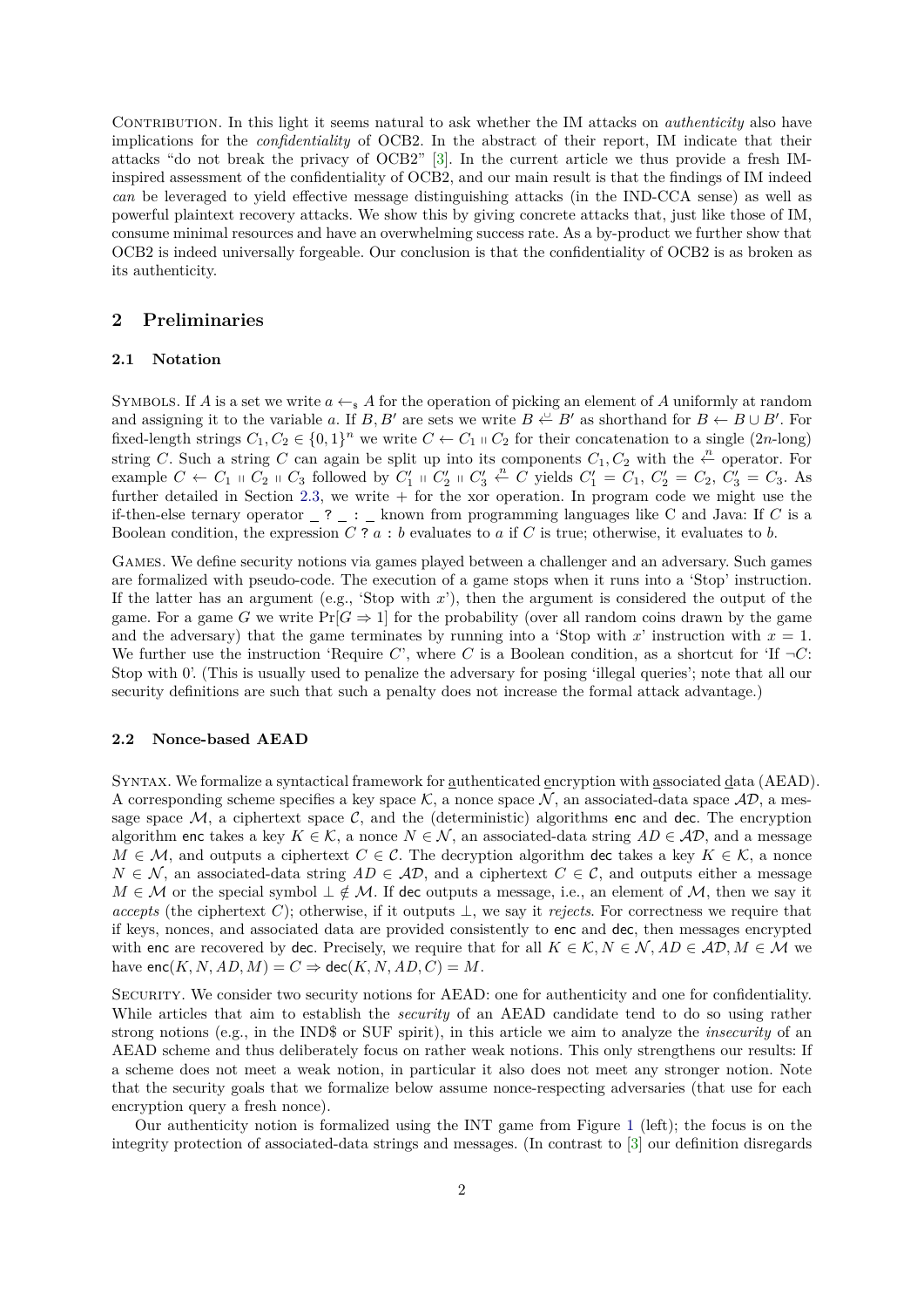attacks that merely consist of manipulating nonces or ciphertexts.) We define the authenticity advantage of an adversary A as  $\text{Adv}^{\text{int}}(A) := \Pr[\text{INT}(A) \Rightarrow 1]$ . Intuitively, an AEAD scheme offers authenticity if **Adv**int(A) is negligible for all realistic adversaries A.

Our confidentiality notion is formalized using the  $IND<sup>b</sup>$  games from Figure [1](#page-2-1) (right); note that this is a classic left-or-right IND-CCA definition and thus captures a notion of confidentiality against active adversaries. (In contrast to [\[3\]](#page-9-5) our definition does not require that ciphertexts look like random bitstrings.) We define the confidentiality advantage of an adversary B as  $\text{Adv}^{\text{ind}}(B) := |Pr[\text{IND}^1(B) \Rightarrow$  $1$ ] – Pr[IND<sup>0</sup>(B)  $\Rightarrow$  1]. Intuitively, an AEAD scheme offers confidentiality (against active attacks) if **Adv**ind(B) is negligible for all realistic adversaries B.

<span id="page-2-5"></span><span id="page-2-4"></span><span id="page-2-3"></span><span id="page-2-2"></span>**Game INT(A)**  
\n00 NS 
$$
\leftarrow \emptyset
$$
; ADM  $\leftarrow \emptyset$   
\n01 K  $\leftarrow_s K$   
\n02 A<sup>E(\cdot,\cdot,\cdot),D(\cdot,\cdot,\cdot)</sup>  
\n03 Stop with 0  
\n**Oracle**  $E(N, AD, M)$   
\n04 Required  $\leftarrow$  and  $\forall$  B  
\n05 C  $\leftarrow$  enc(K, N, AD, M)  
\n06 NS  $\leftarrow$  {N}  
\n17 Stop with b'  
\n18 Required  $E(N, AD, M^0, M^1)$   
\n06 NS  $\leftarrow$  {N}  
\n18 Required  $\leftarrow$  B<sup>E(\cdot,\cdot,\cdot,\cdot),D(\cdot,\cdot,\cdot)</sup>  
\n19 Required  $\leftarrow$  M<sup>0</sup> | = |M<sup>1</sup>|  
\n20 C  $\leftarrow$  enc(K, N, AD, M<sup>b</sup>)  
\n07 ADM  $\leftarrow$  {(AD, M)}  
\n08 Return C  
\n19 Requiv  $\leftarrow$  M<sup>0</sup> | = |M<sup>1</sup>|  
\n20 C  $\leftarrow$  enc(K, N, AD, M<sup>b</sup>)  
\n21 NS  $\leftarrow$  {N}  
\n22 NADC  $\leftarrow$  {(*N*, *AD*, *C*)  
\n23 Return C  
\n24 Requiv (N, AD, C)  
\n10 If  $M = \bot$ : Return  $\bot$   
\n11 If  $(AD, M) \notin$  ADM:  
\n22 M-DC  $\leftarrow$  s(K, AD, C)  
\n23 Return C  
\n24 Requiv (N, AD, C)  $\neq$  NADC  
\n25 M  $\leftarrow$  dec(K, N, AD, C)  
\n26 If  $M = \bot$ : Return  $\bot$   
\n27 Return M

<span id="page-2-1"></span>Fig. 1. Games INT, IND<sup>0</sup>, IND<sup>1</sup> for modeling integrity (of messages) and indistinguishability (of messages, under chosen-ciphertext attacks). Note how the lines [04,](#page-2-2)[06,](#page-2-3)[18,](#page-2-4)[21](#page-2-5) enforce that the adversary be nonce-respecting.

### <span id="page-2-0"></span>**2.3 Blockciphers that operate on finite fields**

BLOCKCIPHERS. For a key space K and a block length *n*, a blockcipher is a pair of functions  $E, D: K \times$  $\{0,1\}^n$   $\rightarrow$   $\{0,1\}^n$  such that for all  $K \in \mathcal{K}$  and  $X, Y \in \{0,1\}^n$  we have  $D(K, E(K, X)) = X$  or, equivalently,  $E(K, D(K, Y)) = Y$ .

FINITE FIELDS. The domain  $\{0,1\}^n$  of a blockcipher can be identified with the set of elements of the finite field  $GF(2^n)$ . More precisely, after fixing an irreducible degree-*n* polynomial  $P \in GF(2)[x]$ (such a polynomial exists for all *n*), the elements of the field  $GF(2^n) := GF(2)[x]/(P)$  have a canonic representation as bitstrings of length *n*. We write  $+$  and  $\cdot$  for the field operations (where  $+$  coincides with the xor operation). In the context of OCB2, the reduction polynomial *P* is chosen such that the field element **x** (the degree-1 monomial) is primitive in  $GF(2<sup>n</sup>)$ , that is, the sequence  $x<sup>1</sup>, x<sup>2</sup>, x<sup>3</sup>, \ldots$  ranges over  $2^n - 1$  different values.

### **2.4 Specification of OCB2**

We reproduce details of the OCB2 nonce-based AEAD scheme from [\[8,](#page-9-6)[9\]](#page-9-7). The scheme is based on a blockcipher (typically AES) and parameterized by a tag length *τ* (which kind of serves as a security parameter). In the following we actually do not give the full specification of OCB2; rather, in order to simplify the exposition, we remove some of its functionality (see upcoming paragraph). Note that any attack that is successful against the restricted scheme also applies to the full scheme. This holds in particular for the Inoue–Minematsu authenticity attacks from [\[3\]](#page-9-5) as well as for the attack on confidentiality presented in the current article.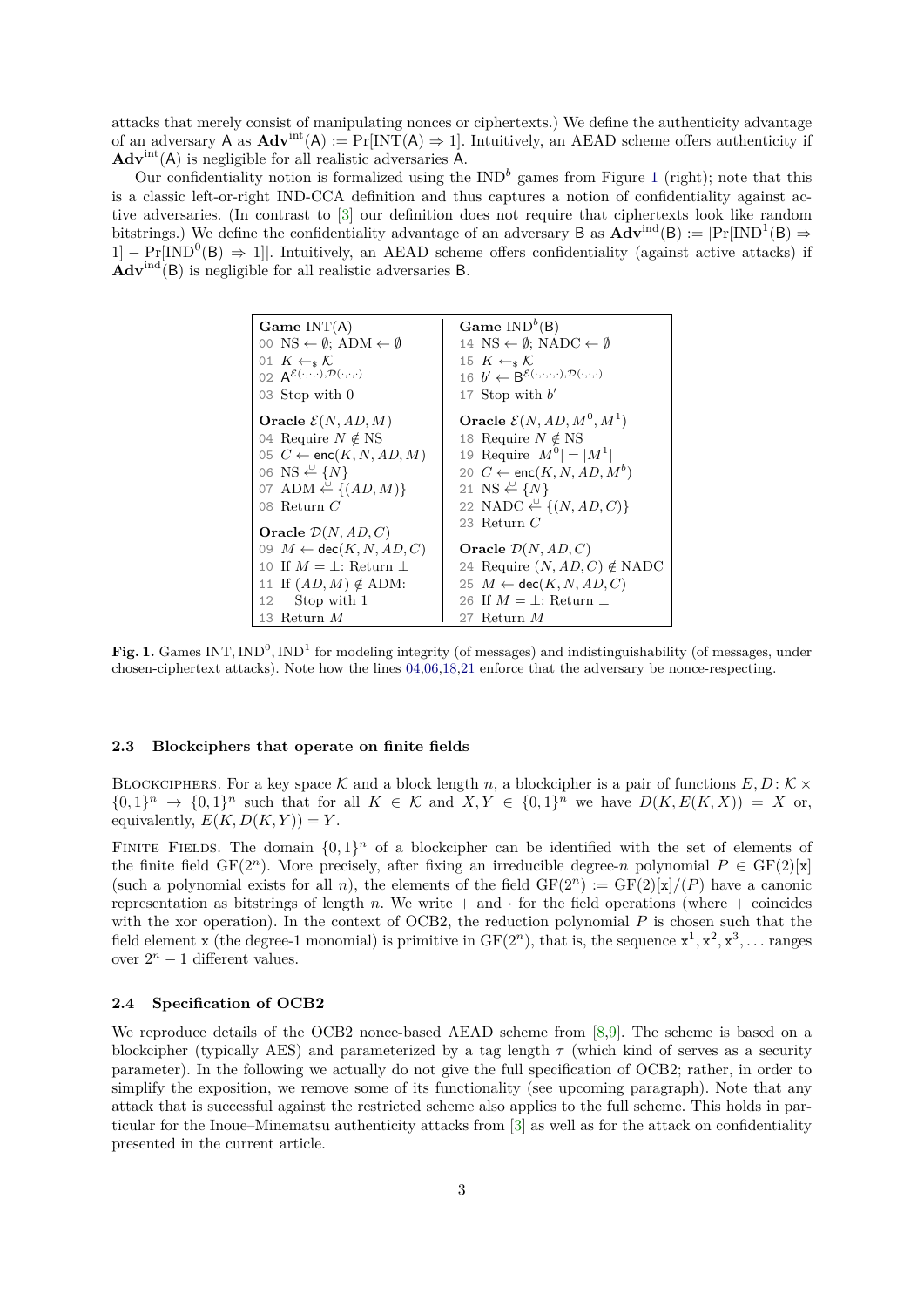Assume a blockcipher  $(E, D)$  with key space  $K$  and block length  $n$ , and understand the cipher's domain  $\{0,1\}^n$  as representing the elements of a finite field as suggested in Section [2.3.](#page-2-0) Then the algorithms of OCB2 are specified in Figure [2.](#page-3-0) The scheme has key space  $\mathcal{K}$ , nonce space  $\{0,1\}^n$ , and uses  $\{0,1\}^*$  as its associated-data space, message space, and ciphertext space. As announced above, our specification of OCB2 only covers a specific sub-case, namely the one where (a) the tag length coincides with the cipher's block length (this allows us to disregard the tag truncation step), (b) the associated-data input is always the empty string (this allows for the removal of the description of the auxiliary PMAC component), and (c) the length of considered messages and ciphertexts is always a multiple of the cipher's block length (this allows us to neglect padding operations). Note that the specifications of the enc and dec algorithms assume a length-encoding function len:  $\{0,1\}^{\leq n} \to \{0,1\}^{n}$ .

<span id="page-3-6"></span><span id="page-3-3"></span><span id="page-3-2"></span>

| <b>Algorithm</b> enc <sub><math>\tau</math></sub> $(K, N, AD, M)$  | <b>Algorithm</b> dec <sub><math>\tau</math></sub> $(K, N, AD, C)$    |
|--------------------------------------------------------------------|----------------------------------------------------------------------|
| 00 Require $\tau = n \wedge AD = \epsilon \wedge n \mid  M $       | 10 Require $\tau = n \wedge AD = \epsilon \wedge n \mid  C $         |
| 01 $L \leftarrow E(N)$                                             | 11 $L \leftarrow E(N)$                                               |
| 02 $M[1]$ $\cdots$ $\cdots$ $M[m] \stackrel{n}{\leftarrow} M$      | 12 $C[1]$ $\cdots$ $C[m]$ $\parallel$ $T \stackrel{n}{\leftarrow} C$ |
| 03 For $i \leftarrow 1$ to $m-1$ :                                 | 13 For $i \leftarrow 1$ to $m-1$ :                                   |
| 04 $C[i] \leftarrow \mathbf{x}^i L + E(\mathbf{x}^i L + M[i])$     | 14 $M[i] \leftarrow \mathbf{x}^i L + D(\mathbf{x}^i L + C[i])$       |
| 05 $C[m] \leftarrow M[m] + E(\mathbf{x}^m L + \text{len}(0^n))$    | 15 $M[m] \leftarrow C[m] + E(\mathbf{x}^m L + \text{len}(0^n))$      |
| 06 $\Sigma \leftarrow M[1] + \ldots + M[m]$                        | 16 $\Sigma \leftarrow M[1] + \ldots + M[m]$                          |
| 07 $T \leftarrow E(\mathbf{x}^m(\mathbf{x}+1)L+\Sigma)$            | 17 $T^* \leftarrow E(\mathbf{x}^m(\mathbf{x}+1)L+\Sigma)$            |
| 08 $C \leftarrow C[1] \parallel \ldots \parallel C[m] \parallel T$ | 18 $M \leftarrow M[1] \dots \dots \dots M[m]$                        |
| 09 Return $C$                                                      | 19 Return $(T = T^*)$ ? $M : \bot$                                   |

<span id="page-3-5"></span><span id="page-3-0"></span>**Fig. 2.** Specification of OCB2 (for the sub-case enforced by lines [00,](#page-3-2)[10\)](#page-3-3). For compactness we abbreviate  $E(K, \cdot)$ with  $E(\cdot)$  and  $D(K, \cdot)$  with  $D(\cdot)$ .

### <span id="page-3-7"></span>**3 Attacks on OCB2**

We first recall one of the recent attacks on OCB2's authenticity by Inoue and Minematsu (IM) (Section [3.1\)](#page-3-4) and then show how the attack can be adapted to instead break the scheme's confidentiality (Section [3.2\)](#page-4-0). We intentionally design the corresponding IND-CCA adversary to be as minimalistic as possible, and the result leaves open (for now) whether a plaintext recovery attack is also feasible. Before we clarify the latter, in Section [3.3](#page-5-0) we take a step back and develop a general OCB2-specific attack framework. The techniques formalized in this section clearly borrow from those of Sections [3.1](#page-3-4) and [3.2,](#page-4-0) and indeed we see its contribution mainly in abstracting and concentrating our understanding of the OCB2 vulnerabilities into two easy-to-use procedures. Finally, in Sections [3.4](#page-7-0) and [3.5,](#page-7-1) we describe a universal forgery attack and a couple of plaintext recovery attacks. These attacks are based on the abstractions developed in Section [3.3](#page-5-0) and can thus be described rather informally, in particular without touching any of the technical details of OCB2.

### <span id="page-3-4"></span>**3.1 Recap: Inoue–Minematsu attack on authenticity**

We reproduce the simplest attack on the authenticity of OCB2 from [\[3\]](#page-9-5). The attack gets along with a single encryption query and succeeds with finding a forgery with probability 1. (The delivery of the forgery requires, of course, an additional decryption query.) The details of a corresponding adversary A for the INT game from Figure [1](#page-2-1) (left) are in Figure [3](#page-4-1) (left). We trace the values of some variables

<span id="page-3-1"></span><sup>&</sup>lt;sup>3</sup> The details of is function are specified in the OCB2 standard, but they are not relevant for our analysis.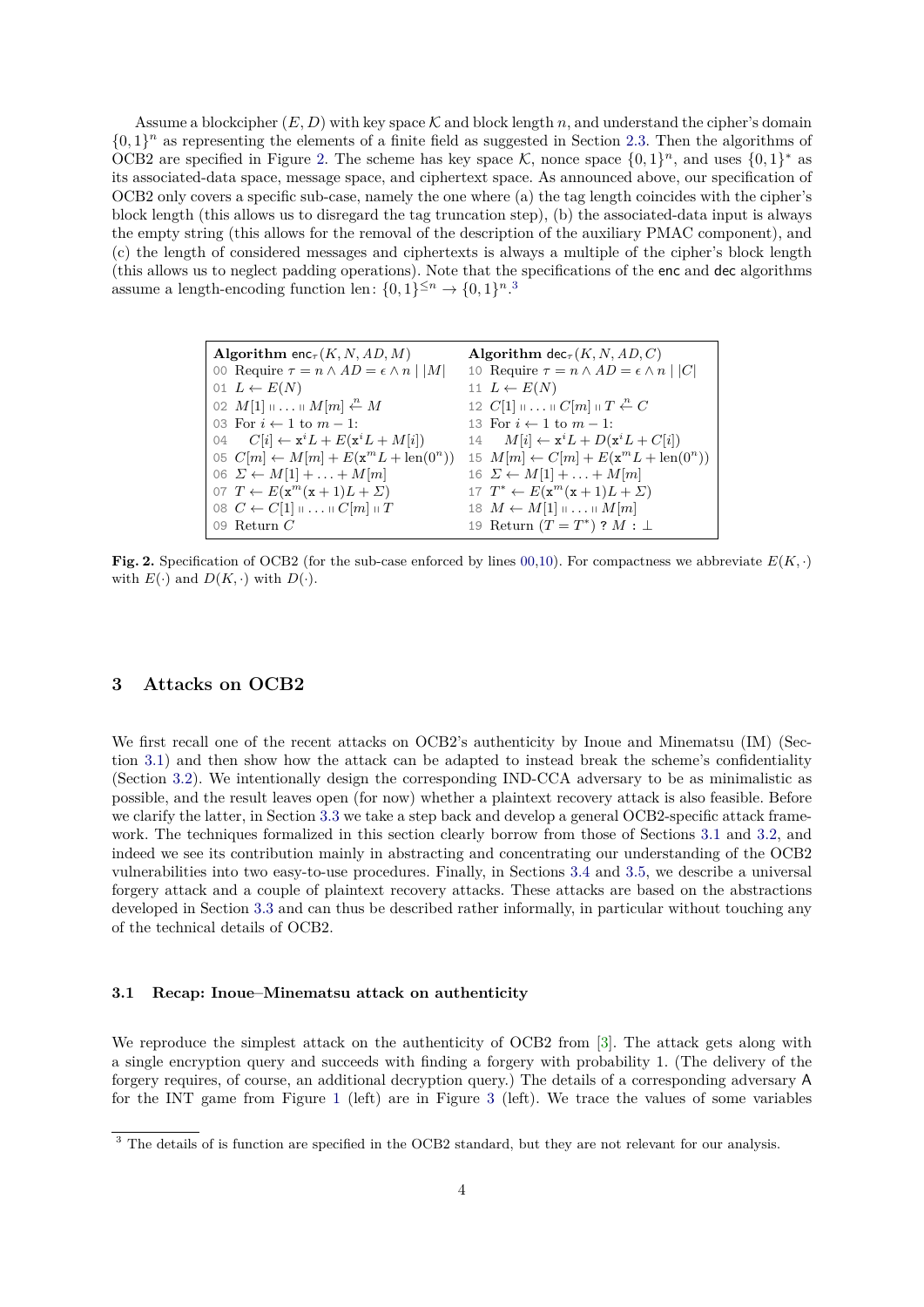throughout an execution of the adversary within the game:

$$
M[1] = \text{len}(0^n)
$$
  
\n
$$
L_0 = E(N_0)
$$
  
\n
$$
C[1] = \mathbf{x}^1 L_0 + E(\mathbf{x}^1 L_0 + M[1]) = \mathbf{x}^1 L_0 + E(\mathbf{x}^1 L_0 + \text{len}(0^n))
$$
  
\n
$$
C[2] = M[2] + E(\mathbf{x}^2 L_0 + \text{len}(0^n))
$$
  
\n
$$
\Sigma = M[1] + M[2] = \text{len}(0^n) + M[2]
$$
  
\n
$$
T = E(\mathbf{x}^2(\mathbf{x} + 1)L_0 + \Sigma) = E(\mathbf{x}^2(\mathbf{x} + 1)L_0 + \text{len}(0^n) + M[2])
$$
  
\n
$$
C'[1] = C[1] + \text{len}(0^n) = \mathbf{x}^1 L_0 + E(\mathbf{x}^1 L_0 + \text{len}(0^n)) + \text{len}(0^n)
$$
  
\n
$$
T' = M[2] + C[2] = M[2] + M[2] + E(\mathbf{x}^2 L_0 + \text{len}(0^n)) = E(\mathbf{x}^2 L_0 + \text{len}(0^n))
$$
  
\n
$$
M'[1] = C'[1] + E(\mathbf{x}^1 L_0 + \text{len}(0^n)) = \mathbf{x}^1 L_0 + \text{len}(0^n)
$$
  
\n
$$
\Sigma' = M'[1] = \mathbf{x}^1 L_0 + \text{len}(0^n)
$$
  
\n
$$
T^* = E(\mathbf{x}^1(\mathbf{x} + 1)L_0 + \Sigma') = E(\mathbf{x}^1(\mathbf{x} + 1)L_0 + \mathbf{x}^1 L_0 + \text{len}(0^n)) = E(\mathbf{x}^2 L_0 + \text{len}(0^n))
$$
  
\n
$$
M' = M'[1] = \mathbf{x}^1 L_0 + \text{len}(0^n)
$$

Note that by  $T' = T^*$  the decryption oracle accepts ciphertext  $C'$  and returns the message  $M' =$  $x^1L_0 + \text{len}(0^n)$ . As M' and M have different lengths we in particular have  $M' \neq M$  and the forgery counts. Thus  $\mathbf{\hat{A}dv}^{\text{int}}(A) = 1$ , i.e., the adversary breaks authenticity with probability 1.

<span id="page-4-8"></span><span id="page-4-7"></span><span id="page-4-6"></span><span id="page-4-3"></span><span id="page-4-2"></span>

| Adversary $\mathsf{A}^{\mathcal{E}(\cdot,\cdot,\cdot),\mathcal{D}(\cdot,\cdot,\cdot)}$ | Adversary $\mathsf{B}^{\mathcal{E}(\cdot,\cdot,\cdot,\cdot),\mathcal{D}(\cdot,\cdot,\cdot)}$ |
|----------------------------------------------------------------------------------------|----------------------------------------------------------------------------------------------|
| 00 Step 1:                                                                             | 13 Steps $1+2$ as in the IM attack,                                                          |
| $M[1] \leftarrow \text{len}(0^n)$                                                      | obtaining $M' = \mathbf{x}^1 L_0 + \text{len}(0^n)$                                          |
| 01                                                                                     | 14                                                                                           |
| Pick any $M[2] \in \{0,1\}^n$<br>02                                                    | 15 Step 3:                                                                                   |
| 03 $M \leftarrow M[1] \cup M[2]$                                                       | $L_0 \leftarrow x^{-1}(M' + len(0^n))$<br>16                                                 |
| Pick any $N_0 \in \{0,1\}^n$                                                           | Find pairs $(X_i, Y_i) \in E(K, \cdot)$                                                      |
| 04                                                                                     | 17                                                                                           |
| Query $C \leftarrow \mathcal{E}(N_0, \epsilon, M)$                                     | Pick $(N_1, L_1) \in E(K, \cdot)$ s.t. $N_1 \neq N_0$                                        |
| 05                                                                                     | 18                                                                                           |
| 06 Step 2:                                                                             | $M^{0}[1] \leftarrow x^{1}(x+1)L_{1} + N_{0}$<br>19                                          |
| $C[1] \cup C[2] \cup T \stackrel{n}{\leftarrow} C$                                     | Pick any $M^1[1] \in \{0,1\}^n \setminus \{M^0[1]\}$                                         |
| 07                                                                                     | 20                                                                                           |
| $C'[1] \leftarrow C[1] + len(0^n)$                                                     | $M^0 \leftarrow M^0[1]; M^1 \leftarrow M^1[1]$                                               |
| 08                                                                                     | 21                                                                                           |
| 09 $T' \leftarrow M[2] + C[2]$                                                         | Query $C'' \leftarrow \mathcal{E}(N_1, \epsilon, M^0, M^1)$<br>22                            |
| $C' \leftarrow C'[1] \shortparallel T'$                                                | $C''[1] \shortparallel T'' \stackrel{n}{\leftarrow} C''$                                     |
| 10                                                                                     | 23                                                                                           |
| Query $M' \leftarrow \mathcal{D}(N_0, \epsilon, C')$                                   | $b' \leftarrow (T'' = L_0) ? 0 : 1$                                                          |
| 11                                                                                     | 24                                                                                           |
| 12 Stop                                                                                | 25 Stop with $b'$                                                                            |

<span id="page-4-4"></span><span id="page-4-1"></span>**Fig. 3. Left:** IM attack on authenticity [\[3,](#page-9-5) Sec. 4.1]. **Right:** Our new attack on confidentiality. See text for the meaning of lines [17,](#page-4-2)[18.](#page-4-3)

We note that IM propose in their report a total of four different attacks on the authenticity of OCB2, and in Figure [3](#page-4-1) we reproduce just the most basic one. This version is actually a special case of a more general attack that uses arbitrary-length messages. Also the more general attack is due to IM [\[3\]](#page-9-5), and for completeness we reproduce it in Appendix [A.](#page-10-0)

### <span id="page-4-0"></span>**3.2 A basic distinguishing attack on confidentiality**

The IM attack from Figure [3](#page-4-1) (left) breaks OCB2 by coming up with an unauthentic yet valid ciphertext  $C'$ . Perhaps surprisingly, the message  $M'$  corresponding to this ciphertext does not play a role in the attack; it is just discarded (line [11\)](#page-4-4). In the following we show how the release of  $M'$  actually allows us to conduct an attack on the confidentiality of OCB2. More precisely, after first emulating the steps of the IM attack to come up with ciphertext  $C'$ , our confidentiality attacker uses the corresponding message  $M'$  to craft two challenge messages  $M^0, M^1$  that can be distinguished within our left-or-right style security definition. In brief, the idea is to deduce from  $M'$  (and other public values) a set of 'raw' input-output pairs of  $E(K, \cdot)$ .<sup>[4](#page-4-5)</sup> (Normal operation of OCB2 would discard unauthentic ciphertexts with

<span id="page-4-5"></span><sup>&</sup>lt;sup>4</sup> A step like this also appears in IM's 'Almost Universal Forgery, Variant 1' attack [\[3,](#page-9-5) Sec 4.3].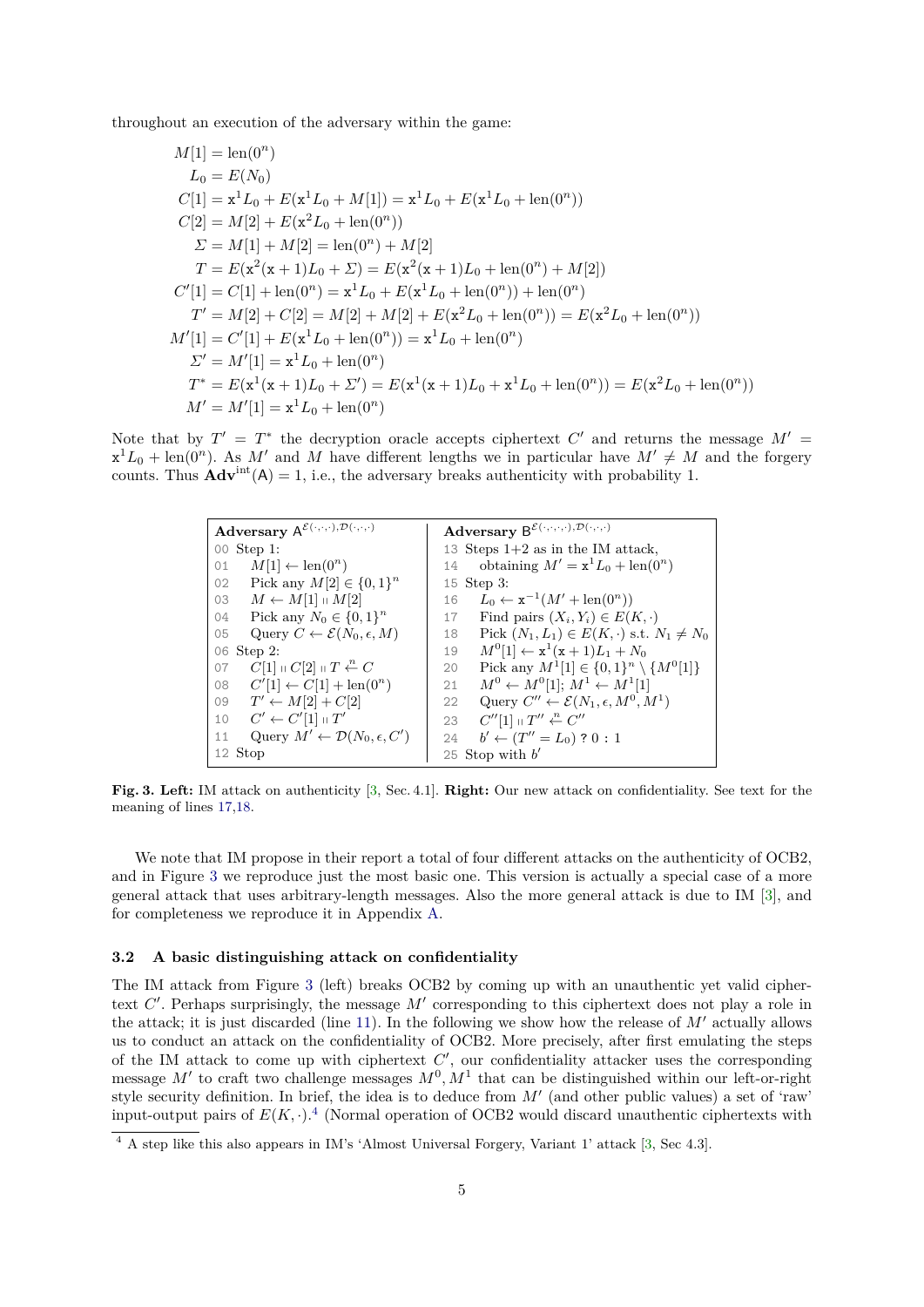the consequence that such pairs would remain hidden.) From these input-output pairs a fresh nonce *N*<sup>1</sup> and a message *M*<sup>0</sup> are derived such that at least one of the internal blockcipher invocations of operation  $enc(K, N_1, \epsilon, M^0)$  is on one of the known input values. This turns out to be sufficient for a distinguishing attack.

In Figure [3](#page-4-1) (right) we provide the details of an adversary B for the  $IND<sup>b</sup>$  games from Figure [1](#page-2-1) (right). Attack steps 1 and 2 are just those from Figure [3](#page-4-1) (left), where of course the original  $\mathcal{E}(N_0, \epsilon, M)$  query (line [05\)](#page-4-6) has to be replaced by the equivalent  $\mathcal{E}(N_0, \epsilon, M, M)$  query. In particular adversary B obtains the message  $M' = x^1 L_0 + \text{len}(0^n)$  from which it readily can derive value  $L_0$ . From the identities

$$
C[1] = \mathbf{x}^{1} L_{0} + E(\mathbf{x}^{1} L_{0} + \text{len}(0^{n}))
$$
  
\n
$$
C[2] = M[2] + E(\mathbf{x}^{2} L_{0} + \text{len}(0^{n}))
$$
  
\n
$$
T = E(\mathbf{x}^{2}(\mathbf{x} + 1) L_{0} + \text{len}(0^{n}) + M[2])
$$

that we established in Section [3.1,](#page-3-4) combined with the fact that all coefficients appearing in these equations are public values (with exception of the implicit blockcipher key  $K$ ), we can derive three pairs  $(X_i, Y_i) \in$  $\{0,1\}^n \times \{0,1\}^n$  such that  $E(K, X_i) = Y_i$ <sup>[5](#page-5-1)</sup> Let  $(N_1, L_1) = (X_i, Y_i)$  be one such pair, and assume w.l.o.g. that  $(N_1, L_1) \neq (N_0, L_0)$ .<sup>[6](#page-5-2)</sup> Lines [17,](#page-4-2)[18](#page-4-3) in Figure [3](#page-4-1) (right) implement these two steps. The remaining steps of our attack identify a message  $M^0$  such that if  $M^0$  is encrypted under  $N_1$  then the tag-computing blockcipher invocation (line [07](#page-3-5) in Figure [2\)](#page-3-0) will be on input  $N_0$ , that is, the tag is arranged to be  $L_0$ ; further, a second message  $M<sup>1</sup>$  is identified for which this is not the case. To analyze the success rate of our attack, observe that if B is executed in game  $IND<sup>0</sup>$  then the internal variables  $\Sigma''$  and  $T''$  of the encryption query in line [22](#page-4-7) evaluate to

$$
\Sigma'' = M^{0}[1] = \mathbf{x}^{1}(\mathbf{x} + 1)L_{1} + N_{0}
$$
  
\n
$$
T'' = E(\mathbf{x}^{1}(\mathbf{x} + 1)L_{1} + \Sigma'') = E(N_{0}) = L_{0}
$$

and thus the adversary stops with output 0, while in game  $IND<sup>1</sup>$ , as  $E(K, \cdot)$  is a permutation, we have  $T'' \neq L_0$  and the adversary stops with output 1. In any case the adversary is nonce-respecting and outputs  $b' = b$ , that is we have  $\text{Adv}^{\text{ind}}(B) = 1$  and the confidentiality of OCB2 is broken.

*Remark 1.* We discuss an even simpler attack on the IND security of OCB2: Adversary B sets  $M^1$  ← len(0<sup>n</sup>)  $\theta$ <sup>n</sup> and  $M^1 \leftarrow \text{len}(0^n) + 1^n$ , queries  $C \leftarrow \mathcal{E}(N_0, \epsilon, M^0, M^1)$  using a fresh nonce  $N_0$ , parses  $C[1] \parallel C[2] \parallel T \stackrel{n}{\leftarrow} C$ , sets  $C'[1] \leftarrow C[1] + \text{len}(0^n)$  and  $T' \leftarrow 0^n + C[2]$  and  $C' \leftarrow C'[1] \parallel T'$ , and queries  $M' \leftarrow \mathcal{D}(N_0, \epsilon, C')$ . Note that in the IND<sup>0</sup> game we have the situation of Figure [3](#page-4-1) (left) with  $M[2] = 0^n$ , so *C*' is valid and the D oracle returns  $M' \neq \perp$ . On the other hand, in the IND<sup>1</sup> game ciphertext *C'* is not valid (tag  $T^*$  is wrong), and the D query returns  $\perp$ . If B outputs  $b' = 0$  in the former and  $b' = 1$  in the latter case, we obtain  $\mathbf{Adv}^{\text{ind}}(\mathsf{B}) = 1$ .

#### <span id="page-5-0"></span>**3.3 Raw access to the blockcipher**

We describe two attacks on OCB2 that are more general in nature than 'just' breaking the authenticity or confidentiality of the scheme: We show that an adversary with access to encryption and decryption routines of a (keyed) OCB2 instance effectively can evaluate the underlying blockcipher  $E(K, \cdot)$  on points of their choosing (here, key *K* is specific to the OCB2 instance and remains unknown to the adversary). More formally, we show that oracle access to  $enc(K, \cdot, \cdot, \cdot)$  and  $dec(K, \cdot, \cdot, \cdot)$  allows us to emulate an oracle for  $E(K, \cdot)$ . This powerful property allows us to propose in Sections [3.4](#page-7-0) and [3.5](#page-7-1) further attacks on the authenticity and confidentiality of OCB2 that go far beyond those of Sections [3.1](#page-3-4) and [3.2.](#page-4-0) In the following we proceed in two steps: First we show how to obtain randomly distributed input-output pairs of  $E(K, \cdot)$ , then we show how to query the evaluation of  $E(K, \cdot)$  on specific inputs. Note that this two-step approach is necessary as the second step relies on the first step to generate nonces.

<span id="page-5-1"></span><sup>&</sup>lt;sup>5</sup> Concretely,  $X_1 = \mathbf{x}^1 L_0 + \text{len}(0^n)$ ,  $Y_1 = \mathbf{x}^1 L_0 + C[1]$ ,  $X_2 = \mathbf{x}^2 L_0 + \text{len}(0^n)$ ,  $Y_2 = M[2] + C[2]$ ,  $X_3 = \mathbf{x}^2(\mathbf{x} + \mathbf{p})$  $1)L_0 + \text{len}(0^n) + M[2], Y_3 = T.$ 

<span id="page-5-2"></span><sup>&</sup>lt;sup>6</sup> Actually, formally showing that this step is w.l.o.g. seems to require an additional mild restriction, namely that the value  $M[2]$  is picked such that it is not equal to  $0<sup>n</sup>$  (line [02](#page-4-8) of Figure [3\)](#page-4-1). With this restriction in place the argument would be that  $L_0 \neq 0^n \Rightarrow X_1 \neq X_2$  and  $L_0 = 0^n \Rightarrow X_2 \neq X_3$ , and in both cases one of the values  $X_1, X_2, X_3$  would be different from  $N_0$ . As in practice we will always have  $L_0 \neq 0^n$  anyway, and in this case the  $M[2] \neq 0^n$  condition is not relevant, for notational clarity we abstain from adding it to Figure [3.](#page-4-1)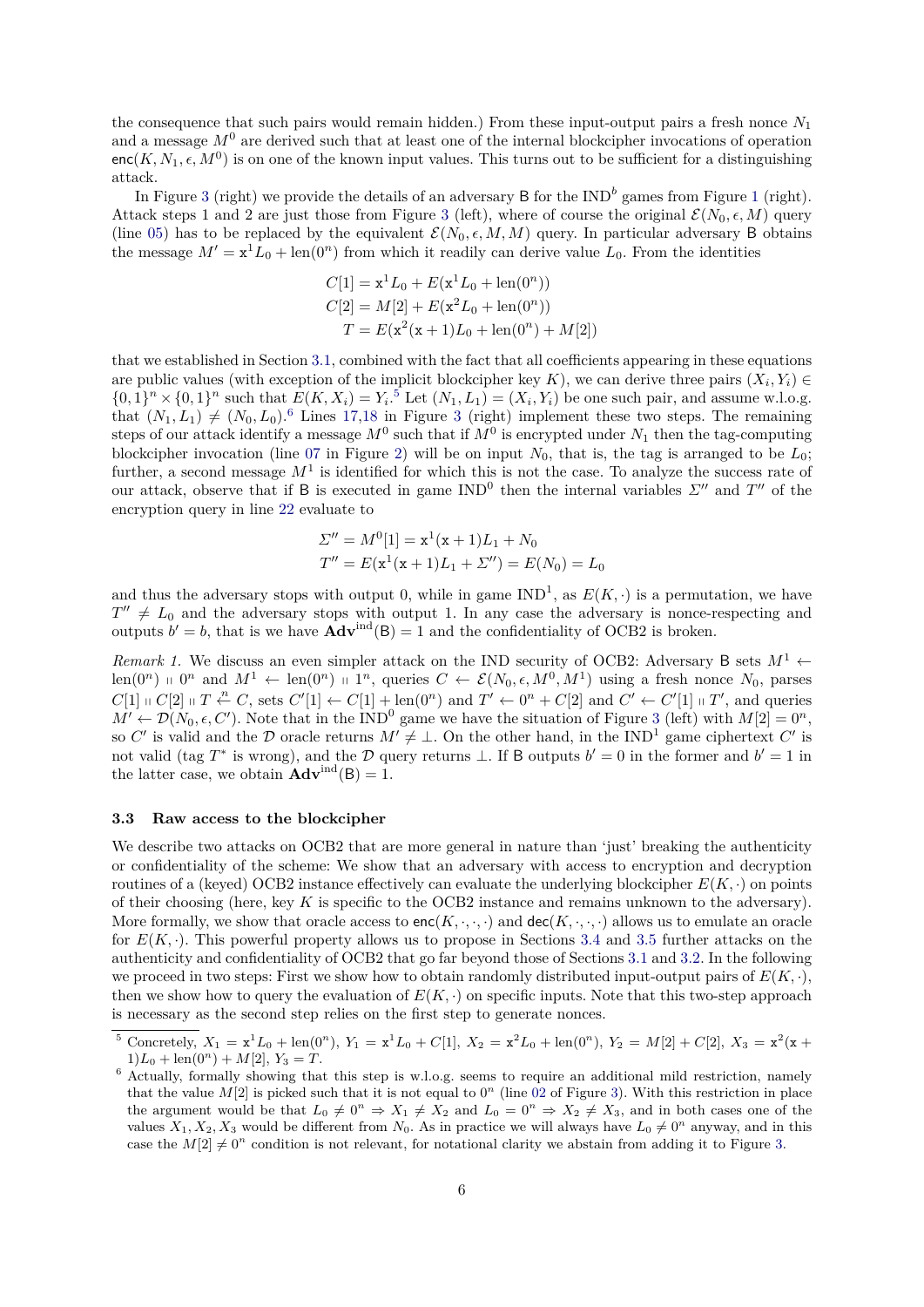**Extracting random blockcipher mappings.** A central ingredient of our IND-CCA attack from Section [3.2](#page-4-0) was the derivation of three pairs  $(X_i, Y_i)$  such that  $E(K, X_i) = Y_i$ . Computing these pairs was possible because the value returned by the decryption oracle on input a forged ciphertext leaked the OCB2-internal value *L*, which allowed us to work out the blockcipher input-output pairs from the (known) message and ciphertext. Focusing on a minimal example we arranged for the forged ciphertext to be as short as possible, leading to 'only' three such pairs  $(X_i, Y_i)$ .

In Figure [4](#page-6-0) (left) we specify the SamplePairs procedure which mechanizes the input-output pair extraction steps of our IND-CCA attack, simultaneously extending and simplifying them: It extends on the relevant steps of Figure [3](#page-4-1) (right) by extracting a larger number of input-output pairs in a single shot (input parameter  $m \geq 2$  controls how many), and it simplifies on them by picking message blocks such that computations are simplified as much as possible. The procedure is to be invoked relative to OCB2 encryption and decryption oracles  $\mathcal{E}, \mathcal{D}$ , it assumes it has access to a global variable  $\mathbb{E}$  (of type 'set', initially set to  $\emptyset$ ), and each invocation of **SamplePairs** $(m)$  is expected to add  $m + 1$  fresh pairs  $(X, Y)$ to E such that  $E(K, X) = Y$ .<sup>[7](#page-6-1)</sup> The argument for the correctness of the procedure is almost identical to the arguments given in Sections [3.1](#page-3-4) and [3.2](#page-4-0) and in Appendix [A,](#page-10-0) and we thus abstain from walking the reader through the individual steps. (To be on the safe side we developed a C implementation of the procedure; running it confirms that blockcipher pairs can be extracted as expected.)

<span id="page-6-2"></span>

| Procedure SamplePairs $\mathcal{E}(\cdot,\cdot,\cdot),\mathcal{D}(\cdot,\cdot,\cdot)(m)$ | <b>Procedure Encipher</b> <sup><math>\mathcal{E}(\cdot,\cdot,\cdot)(X_1,\ldots,X_m)</math></sup> |
|------------------------------------------------------------------------------------------|--------------------------------------------------------------------------------------------------|
| 00 Global variable: $E$                                                                  | 22 Global variable: $E$                                                                          |
| 01 $M[1,\ldots,m-2,m] \leftarrow 0^n$                                                    | 23 $(N, L) \leftarrow_{\rm s} \mathbb{E}$                                                        |
| 02 $M[m-1] \leftarrow \text{len}(0^n)$                                                   | 24 For $i \leftarrow 1$ to $m-1$ :                                                               |
| 03 $M \leftarrow M[1] \dots \dots \dots M[m]$                                            | 25 $M[i] \leftarrow \mathbf{x}^i L + X_i$                                                        |
| 04 $N \leftarrow_s \{0,1\}^n$                                                            | 26 $\Sigma \leftarrow \mathbf{x}^m(\mathbf{x}+1)L+X_m$                                           |
| 05 $C \leftarrow \mathcal{E}(N, \epsilon, M)$                                            | 27 $M[m] \leftarrow M[1] +  + M[m-1] + \Sigma$                                                   |
| 06 $C[1]$ $\cdots$ $C[m]$ $\parallel$ $T \stackrel{n}{\leftarrow} C$                     | 28 $M \leftarrow M[1] \dots \dots \dots M[m]$                                                    |
| 07 $C[m-1] \stackrel{+}{\leftarrow} \text{len}(0^n)$                                     | 29 $C \leftarrow \mathcal{E}(N, \epsilon, M)$                                                    |
| 08 $C' \leftarrow C[1] \sqcup \ldots \sqcup C[m]$                                        | 30 $C[1]$ $\cdots$ $\cdots$ $C[m]$ $\cdots$ $T \stackrel{n}{\leftarrow} C$                       |
| 09 $M' \leftarrow \mathcal{D}(N, \epsilon, C')$                                          | 31 For $i \leftarrow 1$ to $m-1$ :                                                               |
| 10 $M'[1] \dots \dots \dots M'[m-1] \stackrel{n}{\leftarrow} M'$                         | 32 $Y_i \leftarrow \mathbf{x}^i L + C[i]$                                                        |
| 11 $L \leftarrow \mathbf{x}^{-(m-1)}(M'[m-1] + \text{len}(0^n))$                         | 33 $X' \leftarrow \mathbf{x}^m L + \text{len}(0^n)$                                              |
| 12 For $i \leftarrow 1$ to $m-2$ :                                                       | 34 $Y' \leftarrow M[m] + C[m]$                                                                   |
| 13 $(X_i, Y_i) \leftarrow (\mathbf{x}^i L, \mathbf{x}^i L + C[i])$                       | 35 $Y_m \leftarrow T$                                                                            |
| 14 $X_{m-1} \leftarrow \mathbf{x}^{m-1}L + \text{len}(0^n)$                              | 36 $\mathbb{E} \leftarrow \{(X_1, Y_1), \ldots, (X_m, Y_m)\}\$                                   |
| 15 $Y_{m-1} \leftarrow M'[m-1] + C[m-1]$                                                 | 37 $\mathbb{E} \leftarrow \{(X', Y')\}$                                                          |
| 16 $X_T \leftarrow \mathbf{x}^{m-1}(\mathbf{x}+1)L + M'[m-1]$                            | 38 Return $(Y_1, \ldots, Y_m)$                                                                   |
| 17 $Y_T \leftarrow C[m]$                                                                 |                                                                                                  |
| 18 $E \leftarrow \{(N,L)\}\$                                                             |                                                                                                  |
| 19 $\mathbb{E} \leftarrow \{(X_1, Y_1), \ldots, (X_{m-1}, Y_{m-1})\}$                    |                                                                                                  |
| 20 $\mathbb{E} \stackrel{\cup}{\leftarrow} \{(X_T, Y_T)\}\$                              |                                                                                                  |
| 21 Return                                                                                |                                                                                                  |

<span id="page-6-0"></span>**Fig. 4. Left:** A procedure that generates a random collection of pairs  $(X_i, Y_i)$  such that  $Y_i = E(K, X_i)$  for all *i*. **Right:** A procedure that finds  $Y_1, \ldots, Y_m$  such that  $Y_i = E(K, X_i)$  for all *i*. Both: The procedures share a common set variable  $E$  that is assumed to initially be  $\emptyset$ .

**Extracting specific blockcipher mappings.** We describe a procedure that takes an arbitrary vector  $(X_1, \ldots, X_m)$  of blockcipher inputs and returns the vector  $(Y_1, \ldots, Y_m)$  such that  $Y_i = E(K, X_i)$  for all *i*. The underlying idea is to use the SamplePairs procedure from above to generate a random input-output pair (*N, L*), to use *N* as a (very likely fresh) nonce in an encryption query of a message *M*, and to exploit the a priori knowledge of value *L* (that would normally remain hidden) to carefully prepare this

<span id="page-6-1"></span><sup>7</sup> We cannot prove that all these pairs are fresh (don't coincide with other pairs from the current or prior invocations of the procedure), meaning that the number of newly discovered pairs might be less than *m* + 1. However, this case is extremely unlikely to happen.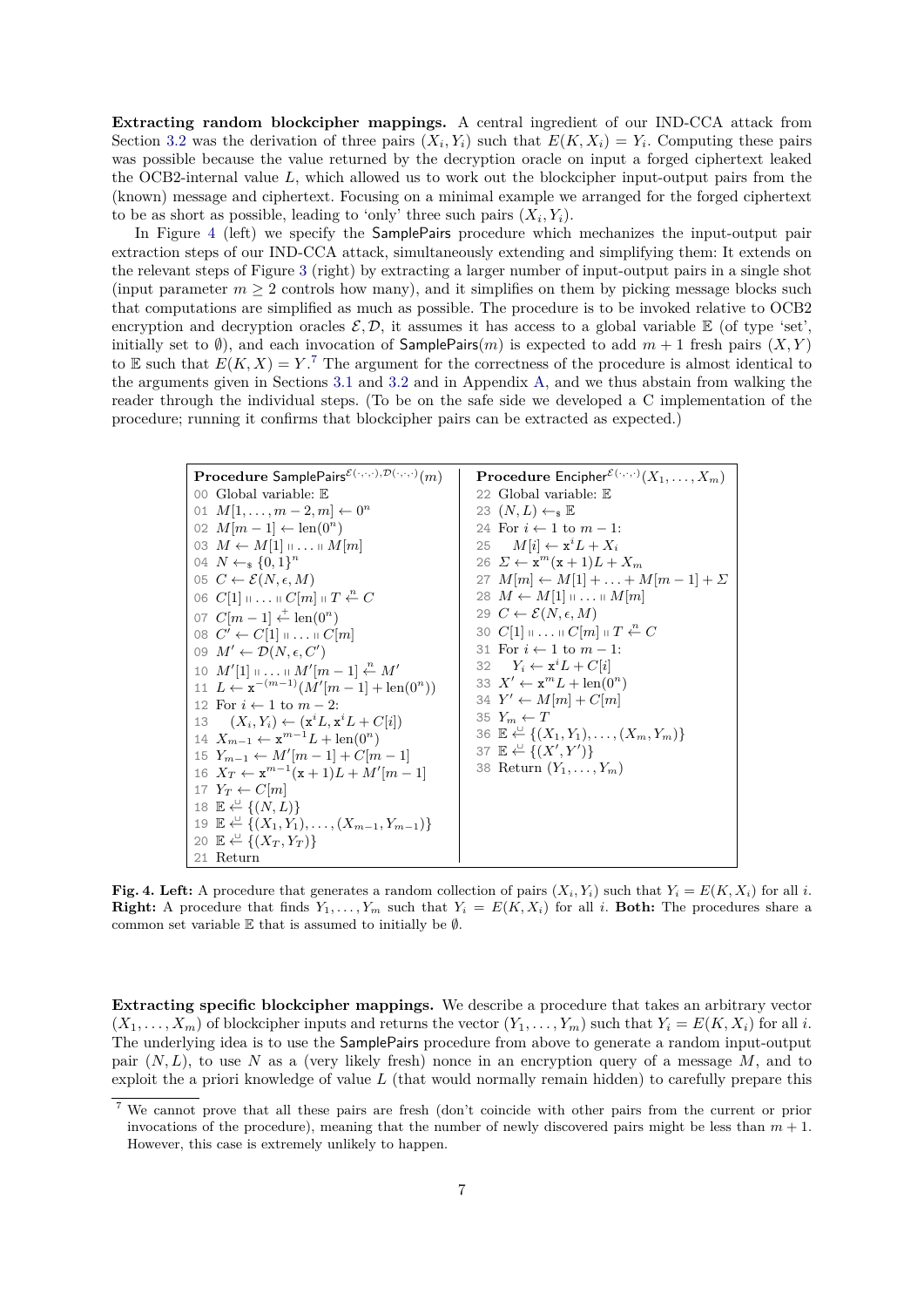message such that the blockcipher invocations induced by the encryption process coincide exactly with the points  $X_i$ . The corresponding values  $Y_i$  can then be extracted from the ciphertext.

The specification of the corresponding Encipher procedure is in Figure [4](#page-6-0) (right). The nonce generation in line [23](#page-6-2) assumes that set E was populated before by at least one invocation of procedure SamplePairs. The likely most interesting detail of the procedure is that while the first  $m-1$  values  $X_i$  are embedded directly into (the first  $m-1$  blocks of) the message  $M$ , the one remaining value  $X_m$  is only implicitly embedded: We carefully choose the last message block  $M[m]$  such that the sum  $\Sigma = M[1] + \ldots + M[m]$ used to derive the authentication tag is such that the tag is computed as  $T = E(K, X_m)$ . (That is, value  $Y_m$  coincides with the tag.) Verifying the correctness of the procedure is again straightforward. (But also for this procedure we have a C implementation that confirms that everything works as expected.)

### <span id="page-7-0"></span>**3.4 A universal forgery attack**

We note that all four attacks on the authenticity of OCB2 reported by IM [\[3\]](#page-9-5) impose certain restrictions on the messages on which forgeries can be crafted.<sup>[8](#page-7-2)</sup> In contrast, the following attack on integrity is absolutely universal: forged messages can have arbitrary length, can have arbitrary content, and can come with an arbitrary associated-data string.

Given the results of Section [3.3,](#page-5-0) our attack is actually straightforward: For any combination of nonce, associated-data string, and message of their choosing, the adversary simply computes the corresponding ciphertext by simulating the regular OCB2 encryption algorithm from Figure [2,](#page-3-0) emulating all evaluations of  $E(K, \cdot)$  via the Encipher procedure from Figure [4](#page-6-0) (right). Note that by OCB2's parallelizability each such encryption simulation requires precisely one invocation of Encipher, and thus precisely one invocation of the encryption oracle  $\mathcal{E}$ .

#### <span id="page-7-1"></span>**3.5 Recovering plaintexts from ciphertexts**

While in Section [3.2](#page-4-0) we formally broke the indistinguishability, and thus privacy, of OCB2, an attack that allows plaintext recovery is still outstanding. In the following we discuss several approaches towards recovering partial or full message contents from challenge ciphertexts.[9](#page-7-3)

**Recovering the final message block.** A detail of OCB2 encryption (Figure [2\)](#page-3-0) is that the last message block  $M[m]$  is treated differently than the others: It is one-time-pad encrypted using a pad generated from the overall message length. The decryption of this block happens by recomputing the pad and xor-ing it into the ciphertext. Note that this step can be emulated via the Encipher procedure from Section [3.3,](#page-5-0) so that the last (potentially partial) message block can be recovered with probability 1.

**Recovering individual plaintext bytes.** Assume a situation in which in one block of a (possibly longer) message all but one bytes are known to the adversary, and the attack target is recovering this one missing byte. We propose identifying its value, with probability 1, via trial encryption: The encryption of the block is simulated a total of 256 times (using the technique from Section [3.4\)](#page-7-0), each time with a different candidate for the target byte patched in. If the resulting ciphertext block coincides with the recorded one, the correct plaintext is found. Note that also this attack gets along with a single invocation of the Encipher procedure.

**Recovering a range of plaintext bytes.** Assume a 16 byte password is embedded into a longer message such that the only information not known to the adversary is the password.[10](#page-7-4) An attack in the

<span id="page-7-2"></span><sup>8</sup> The contents of [\[3\]](#page-9-5) were updated after these lines were written, and the updated version *does* include a universal forgery attack (that was developed independently of ours). We note, however, that IM's attack seems to be considerably less efficient than ours for requiring a number of encryption/decryption queries that is linear in the length of the forged message.

<span id="page-7-3"></span><sup>&</sup>lt;sup>9</sup> While in Section [3.3](#page-5-0) we constructed a universal  $E(K, \cdot)$  oracle, we are not aware of a similar technique to emulate a *D*(*K,* ·) oracle. This makes message recovery more challenging than universal forging (see Section [3.4\)](#page-7-0). *Update: See [\[4\]](#page-9-8) for a universal deciphering algorithm by Iwata.*

<span id="page-7-4"></span><sup>10</sup> Session cookies embedded into (predictable) HTTP headers are a classic example for this.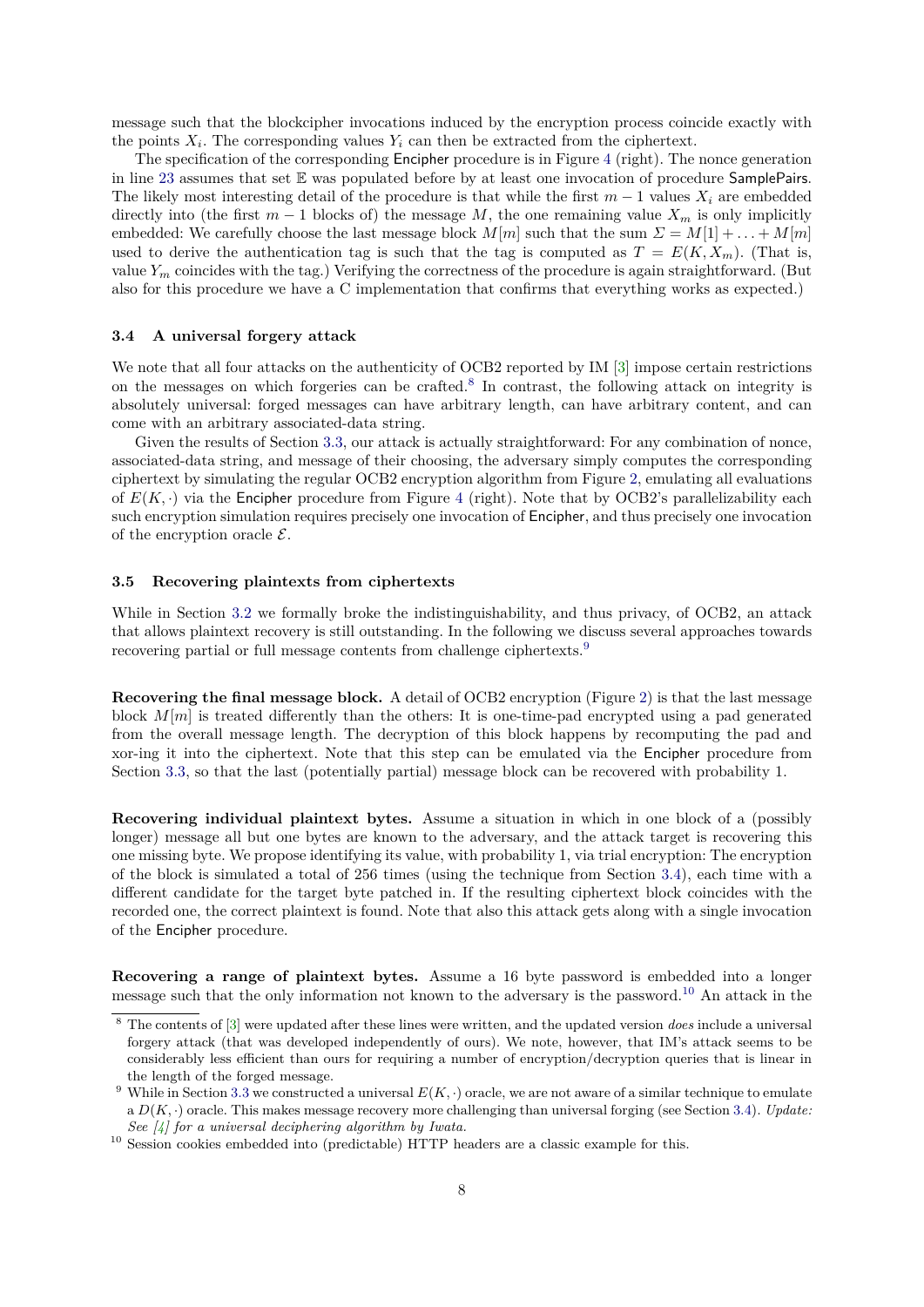spirit of the just-described individual-byte approach will not work in this setting, simply as too many bytes would have to be guessed simultaneously. However, if 16 encryptions of the embedded password are available, each with a slightly different surrounding message, then the individual-byte technique can be leveraged to fully recover the password.

For example, if  $P = P_0 \dots P_{15}$  is the password and encryptions of the 16 messages  $M_i$ ,  $0 \le i \le 15$ ,

$$
M_i = 1^{1024} \oplus 0^{8i} \oplus P \oplus 0^{128-8i} \oplus 1^{1024}
$$

are available, then by exploiting the block-based structure of OCB2 the individual bytes of the password can be recovered one by one. For concreteness, observe that in our example one of the blocks of message  $M_{15}$  has the form  $0^{120}P_0$ , and  $P_0$  can be recovered using the individual-byte recovery technique from above. Once  $P_0$  is found, the next target would be  $P_1$  as it appears in  $M_{14}$ , namely in a block of the form  $0^{112}P_0P_1$ . The last byte to be recovered would be  $P_{15}$ , and it would be recovered from the block  $P_0 \ldots P_{15}$  appearing in  $M_0$ . We note that this iterated single-byte recovery technique is also used by attacks in other cryptographic settings, e.g. by the BEAST attack against TLS [\[2\]](#page-9-9).

**Universal message recovery.** Observe that a crucial assumption underlying our attacks of this and the previous sections is that the decryption oracle returns the message obtained from decrypting a forged ciphertext. In this setting, as we show next, it is possible to recover the full contents of (almost) any challenge message that is longer than two blocks. $^{11}$  $^{11}$  $^{11}$ 

Let  $M = M[1] \parallel M[2] \parallel M[3] \parallel \ldots$  be a secret target message that consists of more than two blocks. Encrypting it with nonce *N* results in a ciphertext of the form  $C = C[1] \cup C[2] \cup C[3] \cup \ldots$ , where  $C[1] = x^1 L + E(x^1 L + M[1])$  and  $C[2] = x^2 L + E(x^2 L + M[2])$  and  $L = E(N)$ . After learning *L* using the Encipher algorithm from Section [3.3,](#page-5-0) the adversary prepares the ciphertext  $C' = C'[1] \sqcup C'[2] \sqcup C[3] \sqcup \ldots$ that coincides with *C* on all but the first two blocks, the latter being replaced by

$$
C'[1] = \mathbf{x}^1 L + \mathbf{x}^2 L + C[2]
$$
 and  $C'[2] = \mathbf{x}^1 L + \mathbf{x}^2 L + C[1]$ .

The adversary queries the decryption of *C*<sup> $\prime$ </sup> to the decryption oracle as  $M' \leftarrow \mathcal{D}(N, \epsilon, C')$ . Assuming for now that ciphertext  $C'$  is valid and thus not rejected, for the first two blocks  $M'[1], M'[2]$  of  $M'$  it holds that

$$
M'[1] = \mathbf{x}^{1}L + D(\mathbf{x}^{1}L + C'[1])
$$
  
=  $\mathbf{x}^{1}L + D(\mathbf{x}^{1}L + \mathbf{x}^{1}L + \mathbf{x}^{2}L + C[2])$   
=  $\mathbf{x}^{1}L + D(\mathbf{x}^{2}L + \mathbf{x}^{2}L + E(\mathbf{x}^{2}L + M[2]))$   
=  $\mathbf{x}^{1}L + \mathbf{x}^{2}L + M[2]$ 

and, symmetrically,  $M'[2] = x^2L + x^1L + M[1]$ . Note that  $M[1] + M[2] = M'[1] + M'[2]$  and that thus the sums  $\Sigma$  and  $\Sigma'$  computed over all message blocks of  $M$  and  $M'$ , respectively, are identical (in line [16](#page-3-6) of Figure [2\)](#page-3-0). This ultimately means that ciphertext  $C'$  is considered valid and  $M'$  is indeed returned by the decryption oracle. Recovering M from M' is now trivial. (This step is actually *identical* to the step of deriving C' from C.) We note that this attack also works if OCB2 is used with associated data: Ciphertext  $C'$  would be decrypted with the  $AD$  that was used when encrypting  $M$  to  $C$ .

## **4 Conclusion**

We improve on recent results by Inoue and Minematsu [\[3\]](#page-9-5) on OCB2 by (a) describing a universal forgery attack against the scheme's authenticity (that allows for the creation of valid ciphertexts on arbitrary messages and associated-data strings), (b) showing that the scheme formally does not achieve the IND-CCA notion of confidentiality, and (c) proposing a couple of plaintext recovery attacks. Our adversaries require few resources and achieve high success rates. We consider all mentioned attacks (whether by IM

<span id="page-8-0"></span> $11$  At the core of our attack is a block-swapping technique that goes back to [\[3,](#page-9-5) Sec. 4.3] where it was introduced in the context of an advanced forgery attack. The technique was first used for plaintext recovery by Iwata [\[4\]](#page-9-8). The attack presented here was found independently of [\[4\]](#page-9-8), and the main difference between their and our work seems to be the preparatory steps (precisely, the way to 'learn *L*').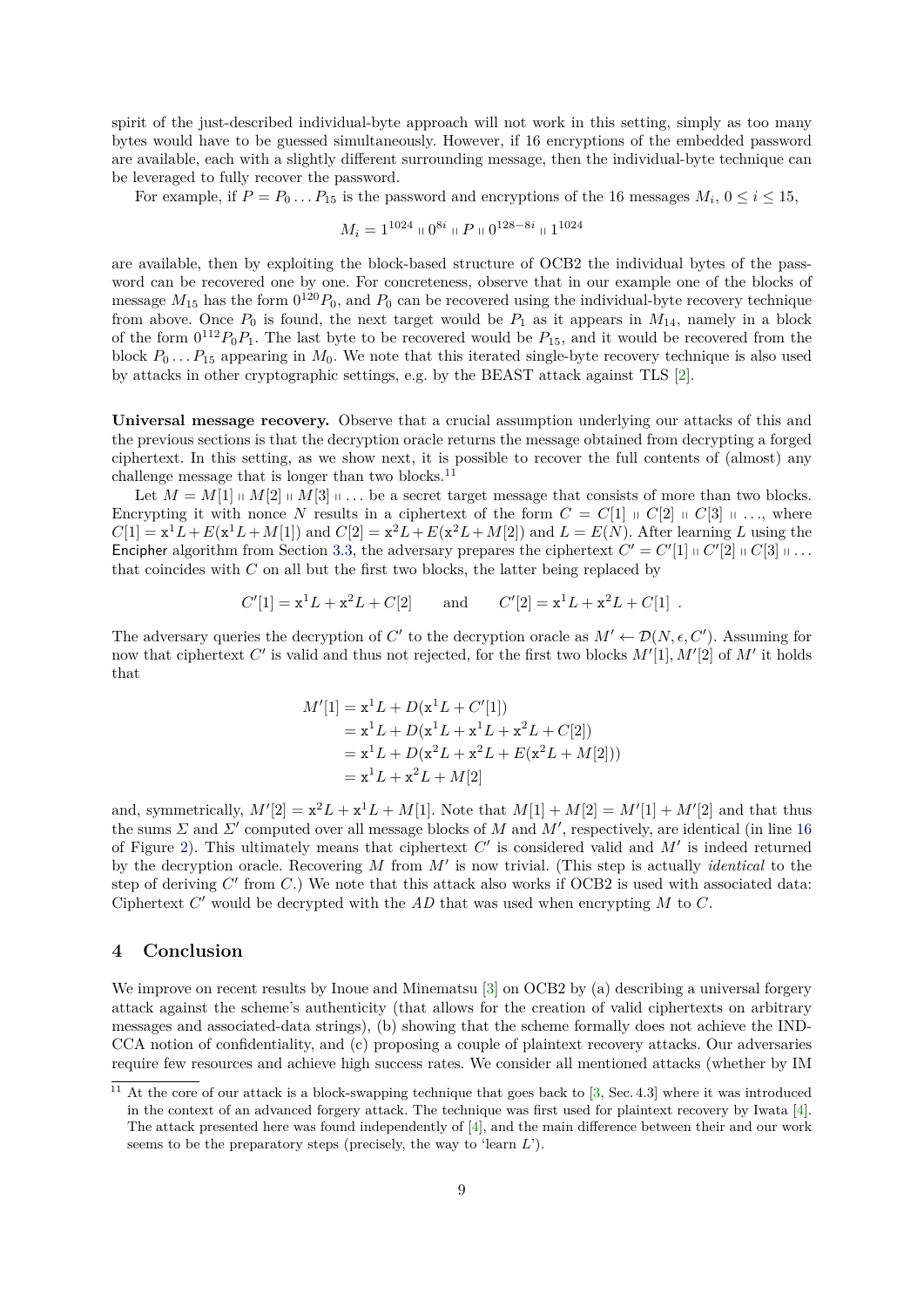or us) rather severe. Given that OCB2 is crucially broken, all corresponding implementations should be upgraded as soon as possible (e.g., to AES-GCM [\[6\]](#page-9-3) or a winner of the CAESAR competition [\[10\]](#page-9-2)).

We note that IM in [\[3\]](#page-9-5) propose a fix for OCB2 that would rule out their attacks on authenticity. We believe that any such fix would also resolve the confidentiality issues that we identified.

We are thankful to Eamonn Postlethwaite (RHUL) for enlightning comments on an earlier version of this report.

# **References**

- <span id="page-9-0"></span>1. Bellare, M., Namprempre, C.: Authenticated encryption: Relations among notions and analysis of the generic composition paradigm. In: Okamoto, T. (ed.) ASIACRYPT 2000. LNCS, vol. 1976, pp. 531–545. Springer, Heidelberg, Germany, Kyoto, Japan (Dec 3–7, 2000)
- <span id="page-9-9"></span>2. Duong, T., Rizzo, J.: Here come the ⊕ ninjas. Unpublished manuscript (2011)
- <span id="page-9-5"></span>3. Inoue, A., Minematsu, K.: Cryptanalysis of OCB2. Cryptology ePrint Archive, Report 2018/1040 (2018), <https://eprint.iacr.org/2018/1040>
- <span id="page-9-8"></span>4. Iwata, T.: Plaintext recovery attack of OCB2. Cryptology ePrint Archive, Report 2018/1090 (2018), [https:](https://eprint.iacr.org/2018/1090) [//eprint.iacr.org/2018/1090](https://eprint.iacr.org/2018/1090)
- <span id="page-9-1"></span>5. Jutla, C.S.: Encryption modes with almost free message integrity. In: Pfitzmann, B. (ed.) EUROCRYPT 2001. LNCS, vol. 2045, pp. 529–544. Springer, Heidelberg, Germany, Innsbruck, Austria (May 6–10, 2001)
- <span id="page-9-3"></span>6. McGrew, D.A., Viega, J.: The security and performance of the galois/counter mode of operation (full version). Cryptology ePrint Archive, Report 2004/193 (2004), <http://eprint.iacr.org/2004/193>
- <span id="page-9-4"></span>7. Rogaway, P.: OCB Mode. Personal website, <http://web.cs.ucdavis.edu/~rogaway/ocb/>
- <span id="page-9-6"></span>8. Rogaway, P.: Efficient instantiations of tweakable blockciphers and refinements to modes OCB and PMAC. In: Lee, P.J. (ed.) ASIACRYPT 2004. LNCS, vol. 3329, pp. 16–31. Springer, Heidelberg, Germany, Jeju Island, Korea (Dec 5–9, 2004)
- <span id="page-9-7"></span>9. Rogaway, P.: Efficient instantiations of tweakable blockciphers and refinements to modes OCB and PMAC (2004), <http://web.cs.ucdavis.edu/~rogaway/papers/offsets.pdf>
- <span id="page-9-2"></span>10. Various authors: CAESAR – Competition for Authenticated Encryption: Security, Applicability, and Robustness. Website (2018), <https://competitions.cr.yp.to/caesar.html>